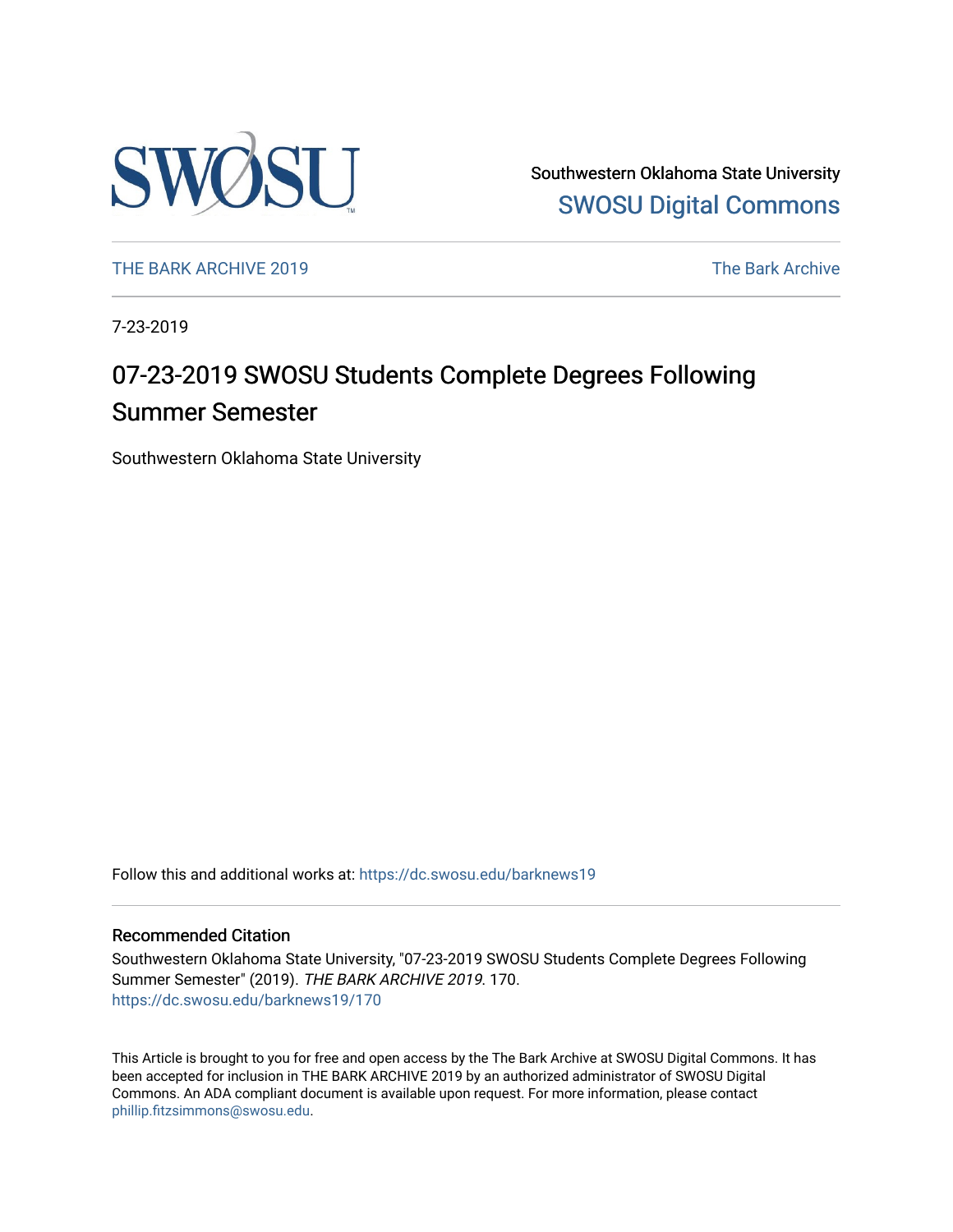

23 July, 2019

# **SWOSU Students Complete Degrees Following Summer Semester**

A total of 201 students at Southwestern Oklahoma State University complete requirements for either associate, bachelor's or master's degrees this summer on the Weatherford and Sayre campus locations.

Students who are scheduled to complete their degrees include:

## **California**

| Hometown    | First | Last    | Degree                       | Maior                          |
|-------------|-------|---------|------------------------------|--------------------------------|
| Yorba Linda | Megan | Thielen | Associate in Applied Science | Occupational Therapy Assistant |

## **Connecticut**

| Hometown      | First  | Last  | Degree                         | Maior               |
|---------------|--------|-------|--------------------------------|---------------------|
| New Fairfield | Eileen | Walsh | Bachelor of Science in Nursing | Nursing - RN To BSN |

## **Hawaii**

| Hometown  | First | Last     | Degree                         | Major               |
|-----------|-------|----------|--------------------------------|---------------------|
| Ewa Beach | Yulia | Tadevich | Bachelor of Science in Nursing | Nursing - RN To BSN |

## **Kansas**

| Hometown | <b>First</b> Last | <b>Degree</b> | Maior |
|----------|-------------------|---------------|-------|
|          |                   |               |       |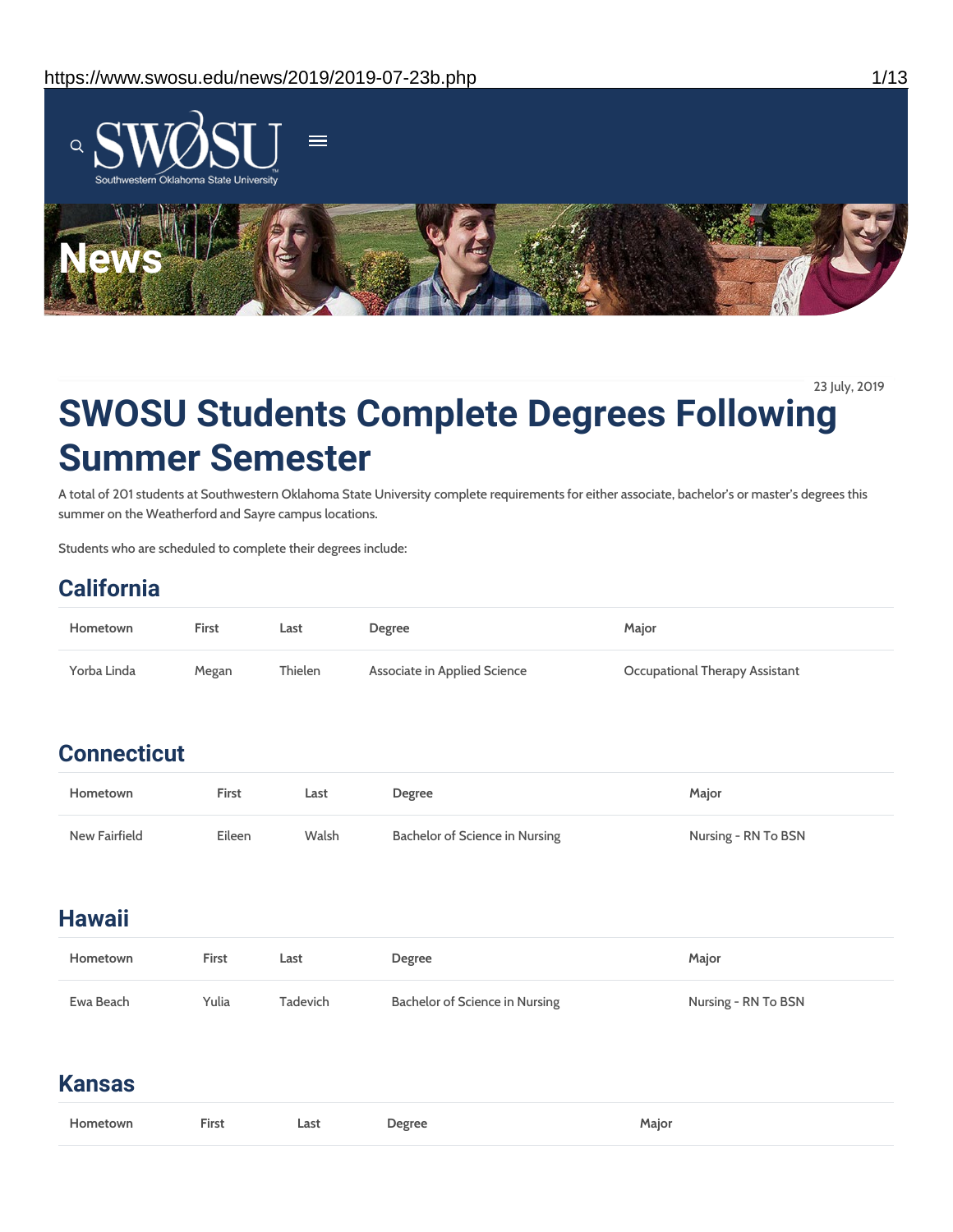### https://www.swosu.edu/news/2019/2019-07-23b.php 2/13

| Johnson     | locelyn        | Ochoa | Bachelor of Science      | <b>Health Care Administration</b> |
|-------------|----------------|-------|--------------------------|-----------------------------------|
| Kansas City | <b>Derrick</b> | Gibbs | Bachelor Business Admin. | Management - BBA                  |

## **New York**

| Hometown   | First | Last         | Degree                       | Major                          |
|------------|-------|--------------|------------------------------|--------------------------------|
| Gouverneur | Kelly | Spencer Ayen | Associate in Applied Science | Occupational Therapy Assistant |

## **Oklahoma**

| Hometown         | First           | Last       | Degree                         | Major                             |
|------------------|-----------------|------------|--------------------------------|-----------------------------------|
| Altus            | <b>Teresa</b>   | Anderson   | <b>Bachelor of Science</b>     | Organizational Leadership         |
| Altus            | Ashleigh        | Downs      | <b>Bachelor of Science</b>     | <b>Exercise Science</b>           |
| Altus            | Misty           | Litton     | Associate in Applied Science   | Occupational Therapy Assistant    |
| Altus            | Mitchell        | Martinez   | <b>Bachelor of Science</b>     | Park and Wildlife Law Enforcement |
| Altus            | <b>Bradley</b>  | Rowson     | <b>Bachelor of Arts</b>        | <b>Communication Arts</b>         |
| Altus            | <b>Tessa</b>    | Stehr      | Associate in Applied Science   | Occupational Therapy Assistant    |
| Altus            | <b>Nicholas</b> | Walker     | Bachelor of Science in Nursing | Nursing - RN To BSN               |
| Anadarko         | Sheldon         | Wilson     | <b>Bachelor of Arts</b>        | <b>Interdisciplinary Studies</b>  |
| Arnett           | Jacob           | Miller     | <b>Bachelor of Science</b>     | Parks And Recreation Management   |
| Bethany          | Hector          | Lopez      | <b>Master of Music</b>         | Performance                       |
| Bethany          | J.              | Miller     | <b>Bachelor of Science</b>     | <b>Exercise Science</b>           |
| Bethany          | <b>Brooke</b>   | Tinsley    | <b>Master of Education</b>     | <b>Special Education</b>          |
| Bixby            | Sherron         | Knight     | Bachelor of Science in Educ.   | <b>Elementary Education</b>       |
| <b>Bixby</b>     | Mark            | Kuhn       | Bachelor of Science in Nursing | Nursing - RN To BSN               |
| Bixby            | Victoria        | Wright     | Bachelor of Science in Nursing | Nursing - RN To BSN               |
| <b>Blackwell</b> | Samuel          | Schuermann | Associate in Science           | <b>Wildland Firefighting</b>      |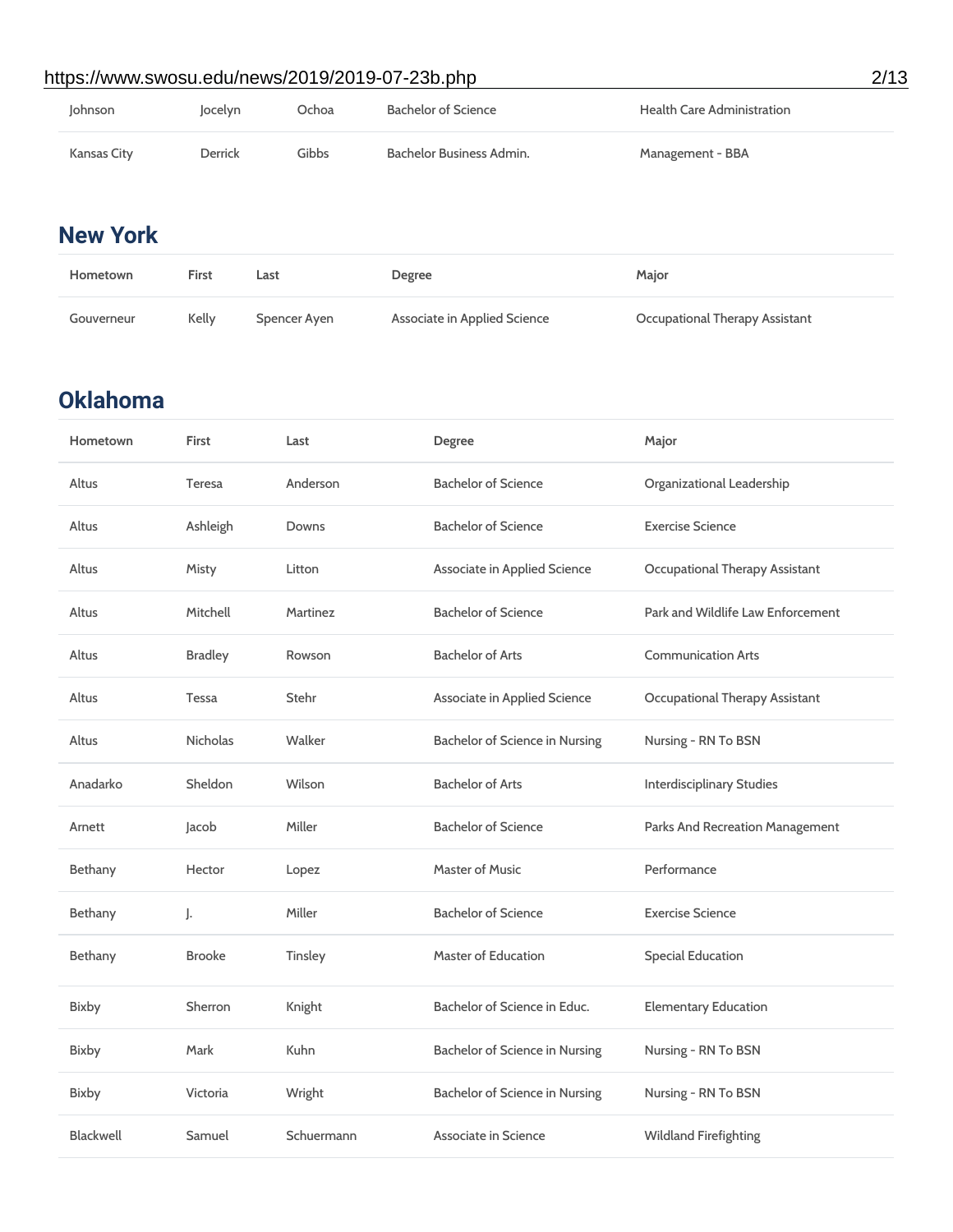### https://www.swosu.edu/news/2019/2019-07-23b.php 3/13

| Blair               | <b>Matthew</b> | Martin                  | <b>Bachelor of Science</b>         | Parks And Recreation Management       |
|---------------------|----------------|-------------------------|------------------------------------|---------------------------------------|
| <b>Blanchard</b>    | Zachary        | Hill                    | <b>Bachelor of Science</b>         | <b>Exercise Science</b>               |
| <b>Blanchard</b>    | Ali            | Quinn                   | Bachelor of Science in Nursing     | Nursing - RN To BSN                   |
| <b>Broken Arrow</b> | Faiza          | Shabbir                 | Bachelor of Science in Nursing     | Nursing - RN To BSN                   |
| <b>Broken Arrow</b> | Wendy          | Yates                   | Bachelor of Science in Nursing     | Nursing - RN To BSN                   |
| Canute              | Lacey          | Jordan                  | Bachelor Business Admin.           | Management - BBA                      |
| Chattanooga         | Makenzie       | Lovett                  | <b>Bachelor of Science</b>         | <b>Health Sciences</b>                |
| Cheyenne            | Lia            | Hillman                 | <b>Master of Education</b>         | <b>Classroom Teaching</b>             |
| Chickasha           | Kailee         | Childers                | <b>Bachelor of Science</b>         | <b>Exercise Science</b>               |
| Chouteau            | Kimberly       | Couch                   | <b>Master of Education</b>         | School Counseling M.E.                |
| Claremore           | Sydney         | Hinds                   | <b>Bachelor of Music</b>           | Music Therapy-Vocal/Keyboard Emph     |
| Clayton             | Amy            | Davis                   | Bachelor of Science in Nursing     | Nursing - RN To BSN                   |
| Clinton             | Trevor         | Aguilar                 | Bachelor Business Admin.           | Management - BBA                      |
| Clinton             | Kandace        | Brown                   | Master of Science                  | <b>Community Counseling</b>           |
| Clinton             | Janet          | Medina                  | <b>Bachelor of Applied Science</b> | <b>BAS in Health Science</b>          |
| Clinton             | Caitlyn        | Parker                  | <b>Bachelor of Science</b>         | Psychology                            |
| Cordell             | Kaylee         | Garmon                  | Bachelor Business Admin.           | Finance - BBA                         |
| Corn                | Michael        | <b>Boese</b>            | <b>Bachelor of Science</b>         | Psychology                            |
| Corn                | Joel           | Kliewer                 | <b>Bachelor of Science</b>         | Environmental/Organismal Biology      |
| Corn                | Antonio        | Marrufo                 | <b>Bachelor of Science</b>         | <b>Health Sciences</b>                |
| <b>Custer City</b>  | Kathryn        | <b>Cornell Anderson</b> | Associate in Applied Science       | <b>Occupational Therapy Assistant</b> |
| <b>Dill City</b>    | Ashley         | Franklin                | Associate in Applied Science       | Occupational Therapy Assistant        |
| Edmond              | Thomas         | Crews                   | Master of Business Admin.          | <b>Business Administration</b>        |
| Edmond              | Joyce          | Ngarui                  | Master of Science - Nursing        | <b>MSN</b> in Nursing Informatics     |
| Edmond              | Ajith          | Oommen                  | Bachelor of Science in Nursing     | Nursing - RN To BSN                   |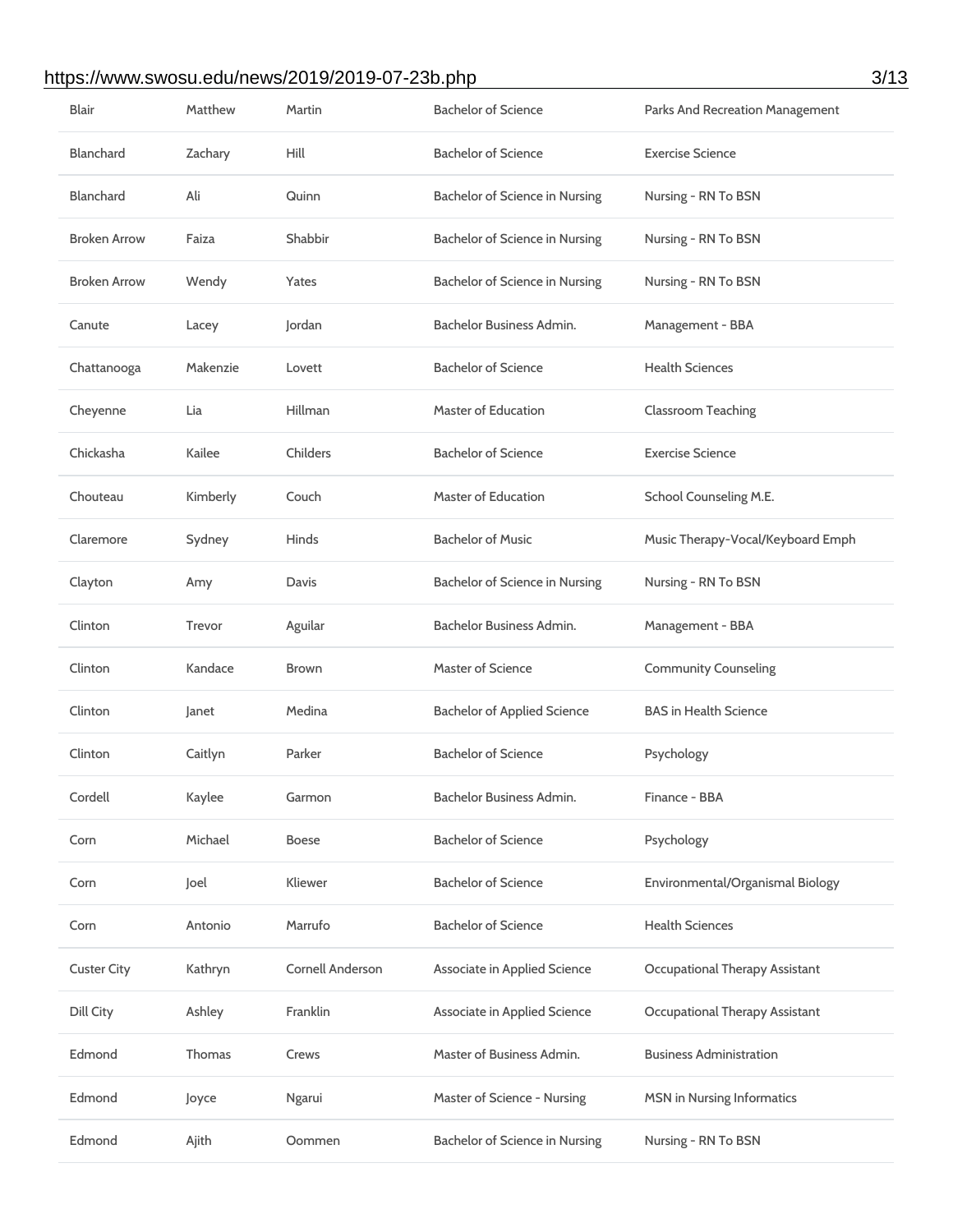### https://www.swosu.edu/news/2019/2019-07-23b.php 4/13

| Edmond          | Rachel          | Ralston          | Bachelor of Science in Nursing     | Nursing - RN To BSN                  |
|-----------------|-----------------|------------------|------------------------------------|--------------------------------------|
| El Reno         | Alyssa          | <b>Baker</b>     | Bachelor of Science in Nursing     | Nursing - RN To BSN                  |
| El Reno         | Heather         | Marshall         | <b>Master of Science</b>           | <b>Community Counseling</b>          |
| El Reno         | Jerry           | Nelson           | Bachelor Business Admin.           | Management - BBA                     |
| Elgin           | Mikayla         | Howell           | <b>BS Health Information Mngmt</b> | <b>Health Information Management</b> |
| <b>Elk City</b> | Kylee           | Chapman          | Bachelor of Science in Nursing     | Nursing - RN To BSN                  |
| <b>Elk City</b> | Jennifer        | Fransen          | Master of Science - Nursing        | MSN in Nursing Administration        |
| <b>Elk City</b> | Megan           | Goucher          | Master of Science - Nursing        | <b>MSN</b> in Nursing Education      |
| <b>Elk City</b> | Tommy           | Smith            | <b>Bachelor of Music</b>           | Orchestral                           |
| <b>Elk City</b> | Emily           | Thompson         | Bachelor Business Admin.           | Finance - BBA                        |
| Enid            | Zachary         | Key              | Master of Business Admin.          | <b>Business Administration</b>       |
| Enid            | Mason           | <b>Mccormick</b> | <b>Bachelor of Science</b>         | Park and Wildlife Law Enforcement    |
| Erick           | Li              | Wang             | Bachelor Business Admin.           | <b>Accounting - BBA</b>              |
| Fairview        | Rebekah         | Schmidt          | Associate in Applied Science       | Radiologic Technologies              |
| Fairview        | Rebekah         | Schmidt          | <b>Bachelor of Applied Science</b> | <b>BAS in Health Science</b>         |
| Fort Cobb       | <b>Bayleigh</b> | Collins          | Master of Business Admin.          | <b>Business Administration</b>       |
| Geary           | April           | Arnold           | <b>Bachelor of Applied Science</b> | <b>BAS in Health Science</b>         |
| Geary           | Cody            | McPherson        | <b>Master of Education</b>         | <b>Educational Administration</b>    |
| Gracemont       | Paityn          | <b>Matthews</b>  | Associate in Applied Science       | Occupational Therapy Assistant       |
| Granite         | Kaytelyn        | Lehrman          | Bachelor Business Admin.           | Management - BBA                     |
| Guymon          | <b>Briana</b>   | Egger            | <b>BS Health Information Mngmt</b> | <b>Health Information Management</b> |
| Hendrix         | Cadie           | Gafford          | Bachelor of Science in Nursing     | Nursing - RN To BSN                  |
| Hinton          | Cassandra       | Purintun         | Bachelor Business Admin.           | Accounting - BBA                     |
| Hobart          |                 |                  |                                    |                                      |
|                 | Cole            | Russell          | <b>Bachelor of Science</b>         | Parks And Recreation Management      |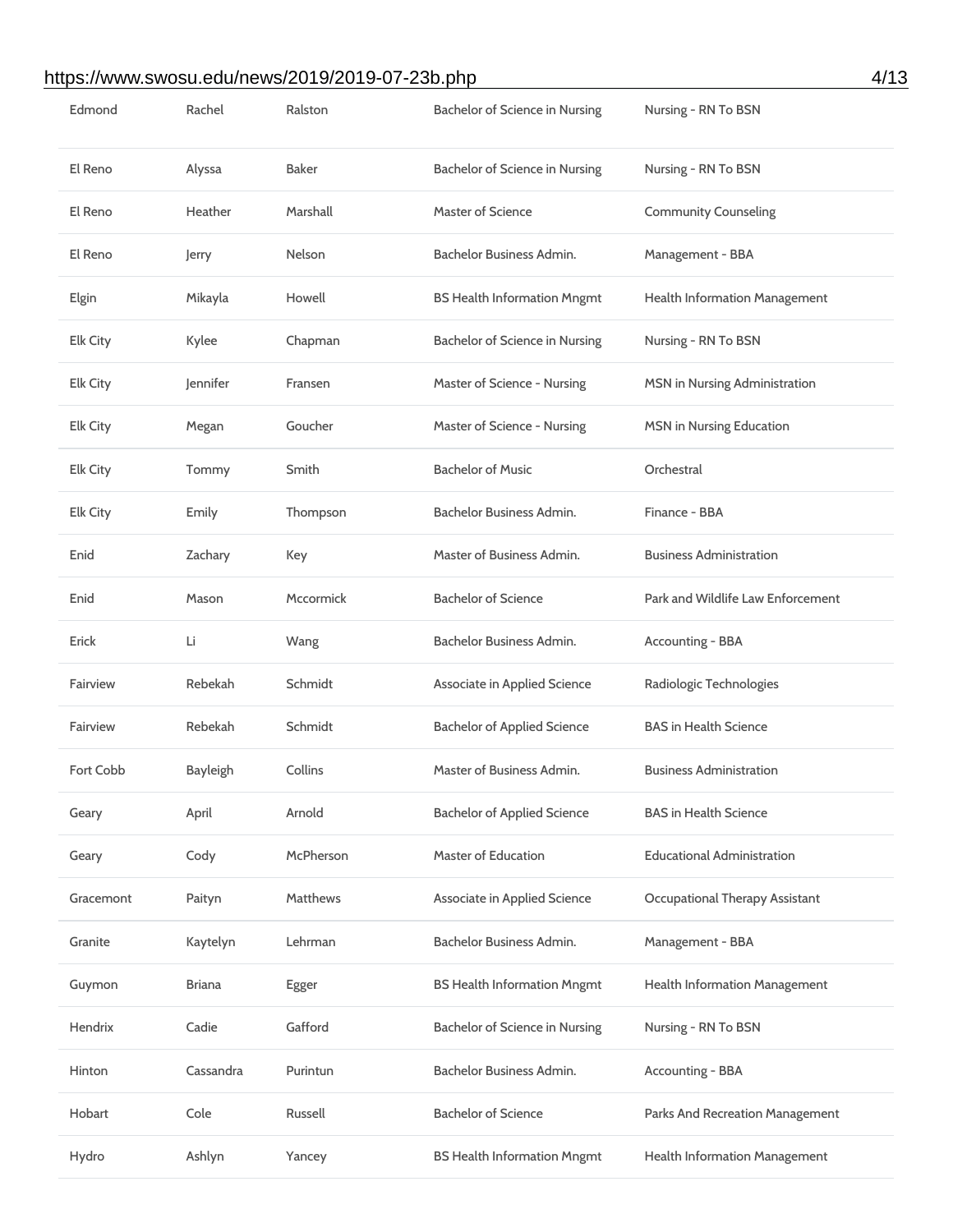### https://www.swosu.edu/news/2019/2019-07-23b.php 5/13

| Kiefer               | Chelsea   | Cheesman           | <b>BS Health Information Mngmt</b> | Health Information Management     |
|----------------------|-----------|--------------------|------------------------------------|-----------------------------------|
| Kingfisher           | Devan     | <b>Bettencourt</b> | <b>Bachelor of Music Education</b> | Music Educ-Instrmntl/General      |
| Kingston             | Madison   | Hatfield           | Associate in Applied Science       | Occupational Therapy Assistant    |
| Lawton               | Katy      | Cope               | Associate in Applied Science       | Occupational Therapy Assistant    |
| Lawton               | Kelsi     | Watson             | Associate in Applied Science       | Occupational Therapy Assistant    |
| Leedey               | Elli      | <b>Batie</b>       | Associate in Applied Science       | Occupational Therapy Assistant    |
| Lookeba              | Marco     | Martinez           | <b>Bachelor of Science</b>         | Computer Science-Info. Sys. Emph. |
| Luther               | Alexis    | House              | Bachelor of Science in Nursing     | Nursing - RN To BSN               |
| Mangum               | Kayli     | <b>Boothe</b>      | Bachelor of Science in Educ.       | <b>Special Ed</b>                 |
| Mangum               | Casie     | Long               | Associate in Applied Science       | Occupational Therapy Assistant    |
| Mangum               | Alexandra | Young              | Bachelor Business Admin.           | Entrepreneurship                  |
| Marlow               | Josue'    | Ruiz               | <b>Bachelor of Science</b>         | <b>Engineering Physics</b>        |
| Moore                | Myka      | Oberlechner        | Master of Science - Nursing        | MSN in Nursing Administration     |
| Moore                | Hayden    | Young              | <b>Master of Education</b>         | <b>Educational Administration</b> |
| Mooreland            | Ania      | Hansen             | <b>Bachelor of Applied Science</b> | <b>BAS in Health Science</b>      |
| <b>Mountain View</b> | Cara      | <b>Belcher</b>     | <b>Master of Education</b>         | <b>Educational Administration</b> |
| <b>Mountain View</b> | Erin      | Fischer            | <b>Bachelor of Science</b>         | <b>Health Sciences</b>            |
| <b>Mountain View</b> | Jennifer  | Justin             | Bachelor Business Admin.           | Accounting - BBA                  |
| <b>Mountain View</b> | Michael   | Southon            | <b>Bachelor of Science</b>         | Psychology                        |
| Muskogee             | Karen     | Berryman           | Bachelor of Science in Nursing     | Nursing - RN To BSN               |
| Muskogee             | Marla     | Walkup             | <b>Master of Education</b>         | School Counseling M.E.            |
| Muskogee             | Miranda   | Walters            | <b>Bachelor of Arts</b>            | <b>Communication Arts</b>         |
| Muskogee             | Nicole    | Wright             | Bachelor of Science in Nursing     | Nursing - RN To BSN               |
| Nash                 | Rhonda    | <b>Skaggs</b>      | <b>Master of Education</b>         | <b>Educational Administration</b> |
| Newalla              | Lisa      | Preble             | Bachelor of Science in Nursing     | Nursing - RN To BSN               |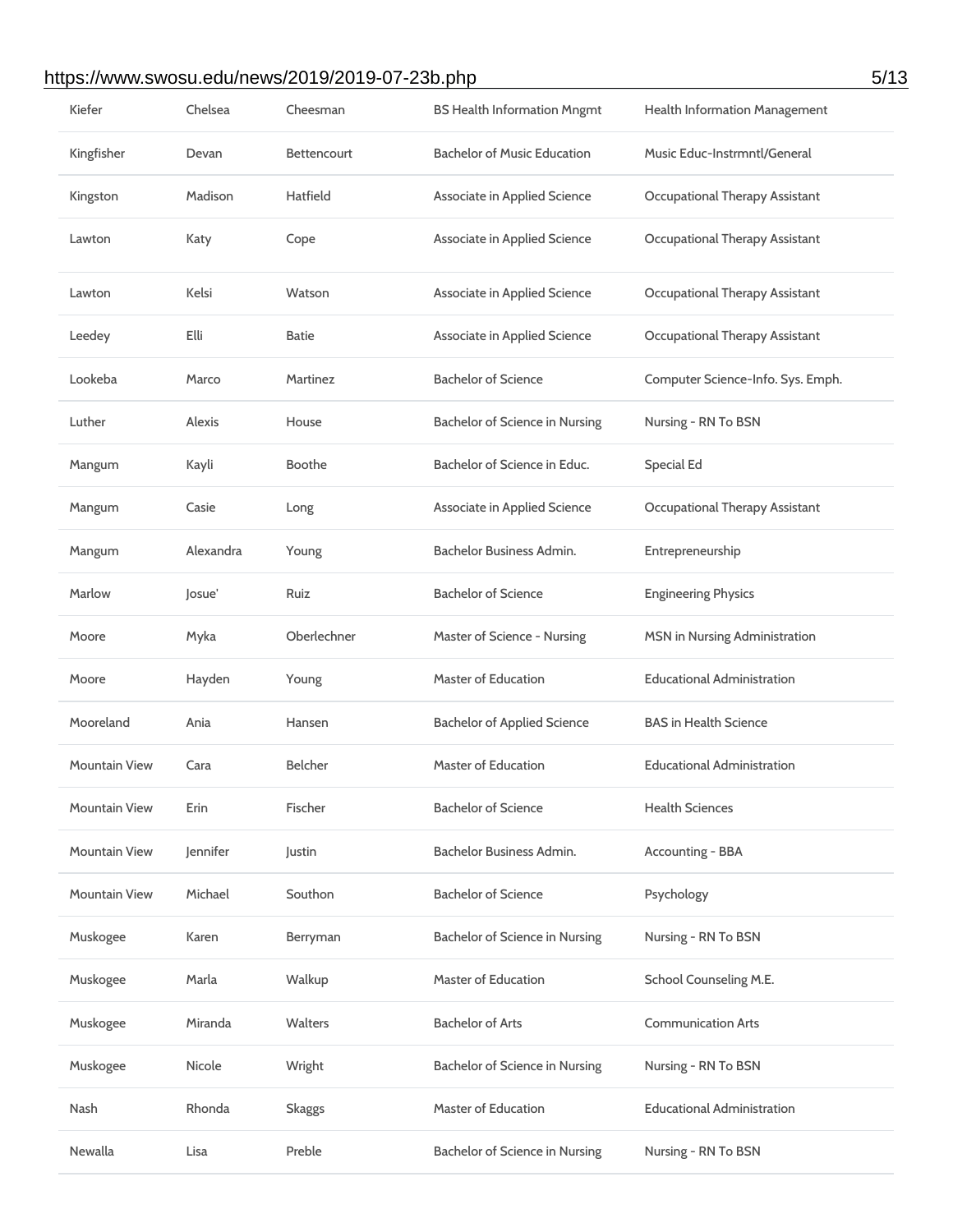### https://www.swosu.edu/news/2019/2019-07-23b.php 6/13

| Newcastle     | Carol          | Craven            | <b>Master of Education</b>         | <b>Educational Administration</b> |
|---------------|----------------|-------------------|------------------------------------|-----------------------------------|
| Newcastle     | Joshua         | Gonzalez          | <b>BS Health Information Mngmt</b> | Health Information Management     |
| Newcastle     | Lucas          | Kirkham           | Bachelor of Science in Nursing     | Nursing - RN To BSN               |
| Noble         | Lindsey        | Crawford          | Bachelor of Science in Nursing     | Nursing - RN To BSN               |
| Norman        | Kassandra      | Jelosek           | Bachelor of Science in Nursing     | Nursing - RN To BSN               |
| Norman        | Kristin        | Kenney            | Bachelor of Science in Nursing     | Nursing - RN To BSN               |
| Norman        | Ashley         | Wilkinson         | Bachelor of Science in Nursing     | Nursing - RN To BSN               |
| Okeene        | Claire         | Haffner           | Associate in Applied Science       | Occupational Therapy Assistant    |
| Oklahoma City | Kila           | <b>Balderrama</b> | <b>Master of Education</b>         | School Counseling M.E.            |
| Oklahoma City | Amandra        | <b>Bannister</b>  | Bachelor of Science in Nursing     | Nursing - RN To BSN               |
| Oklahoma City | Morgan         | Corona            | <b>Bachelor of Music</b>           | Music Therapy-Vocal/Keyboard Emph |
| Oklahoma City | Courtney       | Goff              | Bachelor of Science in Nursing     | Nursing - RN To BSN               |
| Oklahoma City | Sean           | Johnson           | <b>Master of Music</b>             | Instrumental Music ED.            |
| Oklahoma City | Erin           | Kuehl             | Bachelor of Science in Nursing     | Nursing - RN To BSN               |
| Oklahoma City | Yolanda        | Lane              | Bachelor of Science in Nursing     | Nursing - RN To BSN               |
| Oklahoma City | Andrew         | Long              | Bachelor of Science in Nursing     | Nursing - RN To BSN               |
| Oklahoma City | Yajayara       | Perez             | <b>Bachelor of Arts</b>            | <b>Communication Arts</b>         |
| Oklahoma City | A'layah        | Ramsey            | Bachelor of Science in Nursing     | Nursing - RN To BSN               |
| Oklahoma City | <b>Brandy</b>  | Simpson           | Bachelor of Science in Nursing     | Nursing - RN To BSN               |
| Oklahoma City | Jessica        | Smith             | Bachelor of Science in Nursing     | Nursing - RN To BSN               |
| Oklahoma City | Kale           | Thompson          | Bachelor Business Admin.           | Marketing - BBA                   |
| Oklahoma City | Anthony        | Valentine         | <b>Bachelor of Music</b>           | Orchestral                        |
| Oklahoma City | <b>Nikolas</b> | Wahl              | Bachelor of Science in Nursing     | Nursing - RN To BSN               |
| Oklahoma City | Mary           | Wells             | Bachelor of Science in Nursing     | Nursing - RN To BSN               |
| Oklahoma City | Kallie         | Wise              | Bachelor of Science in Nursing     | Nursing - RN To BSN               |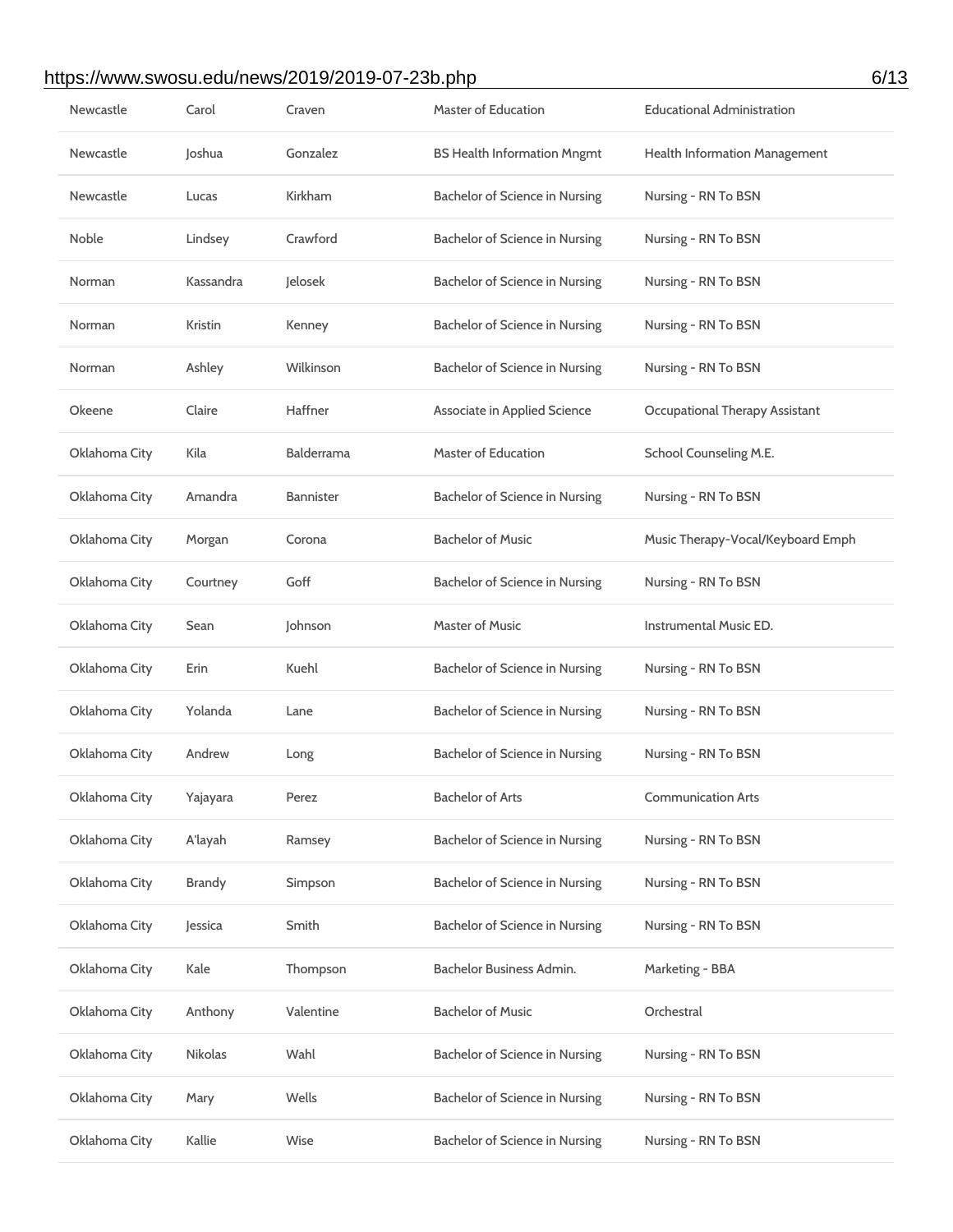## https://www.swosu.edu/news/2019/2019-07-23b.php 7/13

| Oologah             | Kelsey       | Tevebaugh       | Bachelor of Science in Nursing     | Nursing - RN To BSN                  |
|---------------------|--------------|-----------------|------------------------------------|--------------------------------------|
| Owasso              | Diamelia     | Higgins         | <b>BS Health Information Mngmt</b> | <b>Health Information Management</b> |
| Perry               | Sarah        | Sweet           | Master of ED (Non Cert)            | Parks & Recreation Management        |
| <b>Sand Springs</b> | Colin        | Tevebaugh       | Master of ED (Non Cert)            | Parks & Recreation Management        |
| Sayre               | Hunter       | <b>Hines</b>    | <b>Bachelor of Science</b>         | <b>Biological Sciences</b>           |
| Sayre               | Taylor       | Vernon          | <b>Bachelor of Science</b>         | <b>Exercise Science</b>              |
| Seiling             | Mandi        | Foutch          | <b>Bachelor of Science</b>         | <b>Biological Sciences</b>           |
| Sentinel            | Lindsey      | <b>Baker</b>    | <b>Master of Education</b>         | School Counseling M.E.               |
| Snyder              | Grady        | Higginbotham    | <b>Bachelor of Science</b>         | Park and Wildlife Law Enforcement    |
| Tahlequah           | Michelle     | Guyett          | Bachelor of Science in Nursing     | Nursing - RN To BSN                  |
| Talala              | Amanda       | Mcshane         | Bachelor of Science in Nursing     | Nursing - RN To BSN                  |
| Terral              | Tara         | Gunter          | Master of Education                | <b>Educational Administration</b>    |
| Texhoma             | Ethan        | Davis           | Bachelor Business Admin.           | Accounting - BBA                     |
| Texhoma             | Bryanna      | Smith           | <b>Bachelor of Science</b>         | <b>Health Sciences</b>               |
| Tulsa               | Garrett      | Hastings        | Bachelor of Science in Nursing     | Nursing - RN To BSN                  |
| Tuttle              | Christian    | Morrow          | Associate in Applied Science       | Occupational Therapy Assistant       |
| <b>Tuttle</b>       | Seth         | Odam            | Master of Business Admin.          | <b>Business Administration</b>       |
| Tuttle              | Carisa       | Shipe           | Bachelor of Science in Nursing     | Nursing - RN To BSN                  |
| Tuttle              | Stephen      | Wake            | <b>Master of Education</b>         | <b>Educational Administration</b>    |
| Vici                | <b>Blair</b> | Peoples         | <b>Bachelor of Science</b>         | Park and Wildlife Law Enforcement    |
| Washington          | Megan        | Dowling         | Bachelor of Science in Nursing     | Nursing - RN To BSN                  |
| Weatherford         | Ryan         | Aispuro         | <b>Master of Education</b>         | School Psychometrist M.E.            |
| Weatherford         | Mohammed     | Almashhad       | <b>Bachelor of Science</b>         | <b>Engineering Technology</b>        |
| Weatherford         | Fatima       | Alshabib        | <b>Master of Education</b>         | School Counseling M.E.               |
| Weatherford         | Taylor       | <b>Brownlee</b> | <b>Bachelor of Science</b>         | <b>Medical Laboratory Science</b>    |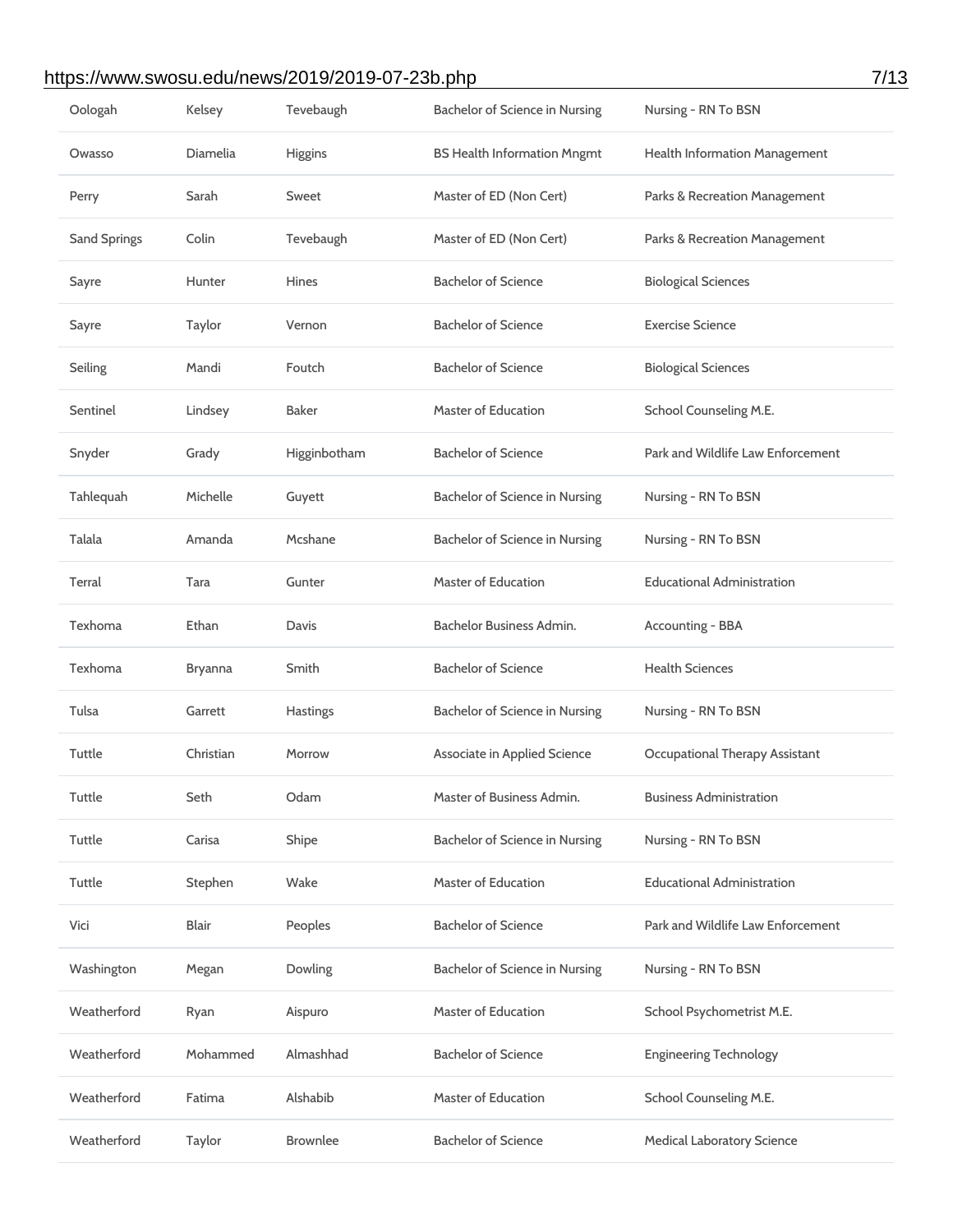### https://www.swosu.edu/news/2019/2019-07-23b.php 8/13

| Weatherford | Jordan  | Caulkins           | <b>Bachelor of Science</b>         | Psychology                      |
|-------------|---------|--------------------|------------------------------------|---------------------------------|
| Weatherford | Shelby  | Griffith           | <b>Bachelor of Science</b>         | Psychology                      |
| Weatherford | Austin  | Hardman            | <b>Bachelor of Music</b>           | Orchestral                      |
| Weatherford | Tory    | Haynes             | Bachelor Business Admin.           | Accounting - BBA                |
| Weatherford | Hassan  | Hijlis             | <b>Bachelor of Science</b>         | <b>Engineering Technology</b>   |
| Weatherford | Sheri   | McCoy              | <b>Master of Education</b>         | <b>Special Education</b>        |
| Weatherford | Cynthia | McCurdy            | <b>Master of Education</b>         | School Counseling M.E.          |
| Weatherford | Shawna  | Meyer              | Master of Education                | Instructional Coaching M.Ed.    |
| Weatherford | Amanda  | Owens              | <b>Bachelor of Fine Arts</b>       | Two-dimensional Studio          |
| Weatherford | Jamayia | Perez              | Bachelor of Science in Educ.       | <b>Elementary Education</b>     |
| Weatherford | Gordon  | Perry              | Master of Business Admin.          | <b>Business Administration</b>  |
| Weatherford | Angela  | Raines             | <b>Bachelor of Science</b>         | <b>Health Sciences</b>          |
| Weatherford | Daniel  | Richardson         | <b>Bachelor of Science</b>         | <b>Exercise Science</b>         |
| Weatherford | Justin  | Richardson         | Master of Business Admin.          | <b>Business Administration</b>  |
| Weatherford | Mesa    | Robison            | <b>Bachelor of Science</b>         | <b>Exercise Science</b>         |
| Weatherford | Sarah   |                    |                                    |                                 |
|             |         | Shefferd           | Master of Education                | <b>Classroom Teaching</b>       |
| Weatherford | Ashley  | Shenold            | Master of ED (Non Cert)            | Parks & Recreation Management   |
| Weatherford | Jeffrey | <b>Sikes</b>       | <b>Bachelor of Arts</b>            | History                         |
| Woodward    | Dandi   | Gilchrist          | Master of Business Admin.          | <b>Business Administration</b>  |
| Woodward    | Ashley  | Schmitz            | <b>Master of Music</b>             | <b>Choral Music Education</b>   |
| Yukon       | Fiona   | Callender-mcintosh | <b>BS Health Information Mngmt</b> | Health Information Management   |
| Yukon       | Ashlyn  | Collier            | <b>Bachelor of Science</b>         | <b>Exercise Science</b>         |
| Yukon       | Laura   | Eckart             | <b>Bachelor of Science</b>         | Parks And Recreation Management |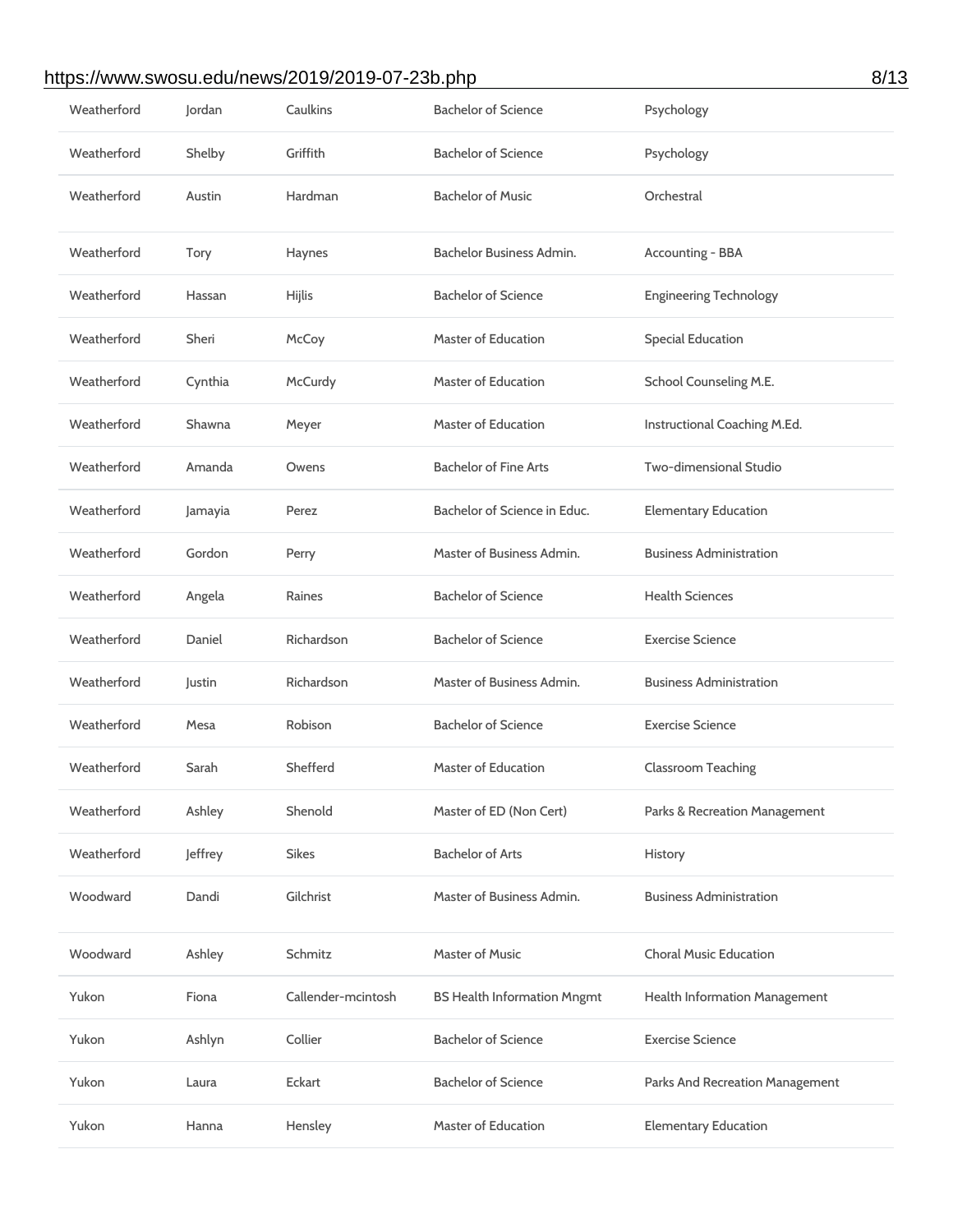### https://www.swosu.edu/news/2019/2019-07-23b.php 9/13

| Yukon | lennifer | King | Bachelor of Science in Nursing | Nursing - RN To BSN |
|-------|----------|------|--------------------------------|---------------------|
|       |          |      |                                |                     |

## **Oregon**

| Hometown | <b>First</b> | Last           | Degree            | Major                             |
|----------|--------------|----------------|-------------------|-----------------------------------|
| Portland | Katie        | <b>lohnson</b> | Master of Science | Healthcare Informatic & Info Mgmt |

### **Texas**

| Hometown             | <b>First</b> | Last          | Degree                         | Major                           |
|----------------------|--------------|---------------|--------------------------------|---------------------------------|
| Chico                | Tyler        | Duncan        | Bachelor Business Admin.       | Marketing - BBA                 |
| Heath                | Cory         | Wilkerson     | Bachelor Business Admin.       | Marketing - BBA                 |
| Houston              | Kelsi        | Schmidtberger | <b>Master of Education</b>     | Instructional Coaching M.Ed.    |
| <b>Iowa Park</b>     | Rachel       | Peters        | Associate in Applied Science   | Occupational Therapy Assistant  |
| Katy                 | Tyler        | Carpenter     | <b>Bachelor of Science</b>     | Parks And Recreation Management |
| Plano                | Emily        | Carter        | Bachelor of Science in Nursing | Nursing - RN To BSN             |
| Rockwall             | Clay         | Wilkerson     | Master of Business Admin.      | <b>Business Administration</b>  |
| Rowlett              | <b>Betty</b> | Steelman      | <b>Bachelor of Music</b>       | Music Therapy-Instrumental Emph |
| San Antonio          | Patrick      | Inkpen        | Master of ED (Non Cert)        | <b>Sports Management</b>        |
| <b>Wichita Falls</b> | Sasha        | Chavez        | Associate in Applied Science   | Occupational Therapy Assistant  |

## **Wyoming**

| Hometown | First           | Last    | Degree                  | Major                         |
|----------|-----------------|---------|-------------------------|-------------------------------|
| Jackson  | <b>Nicholas</b> | Shenold | Master of ED (Non Cert) | Parks & Recreation Management |

## **International**

| Country  | <b>First</b> | Last     | <b>Degree</b>       | Major                         |
|----------|--------------|----------|---------------------|-------------------------------|
| Al Hassa | Hussain      | Alkhalaf | Bachelor of Science | <b>Engineering Technology</b> |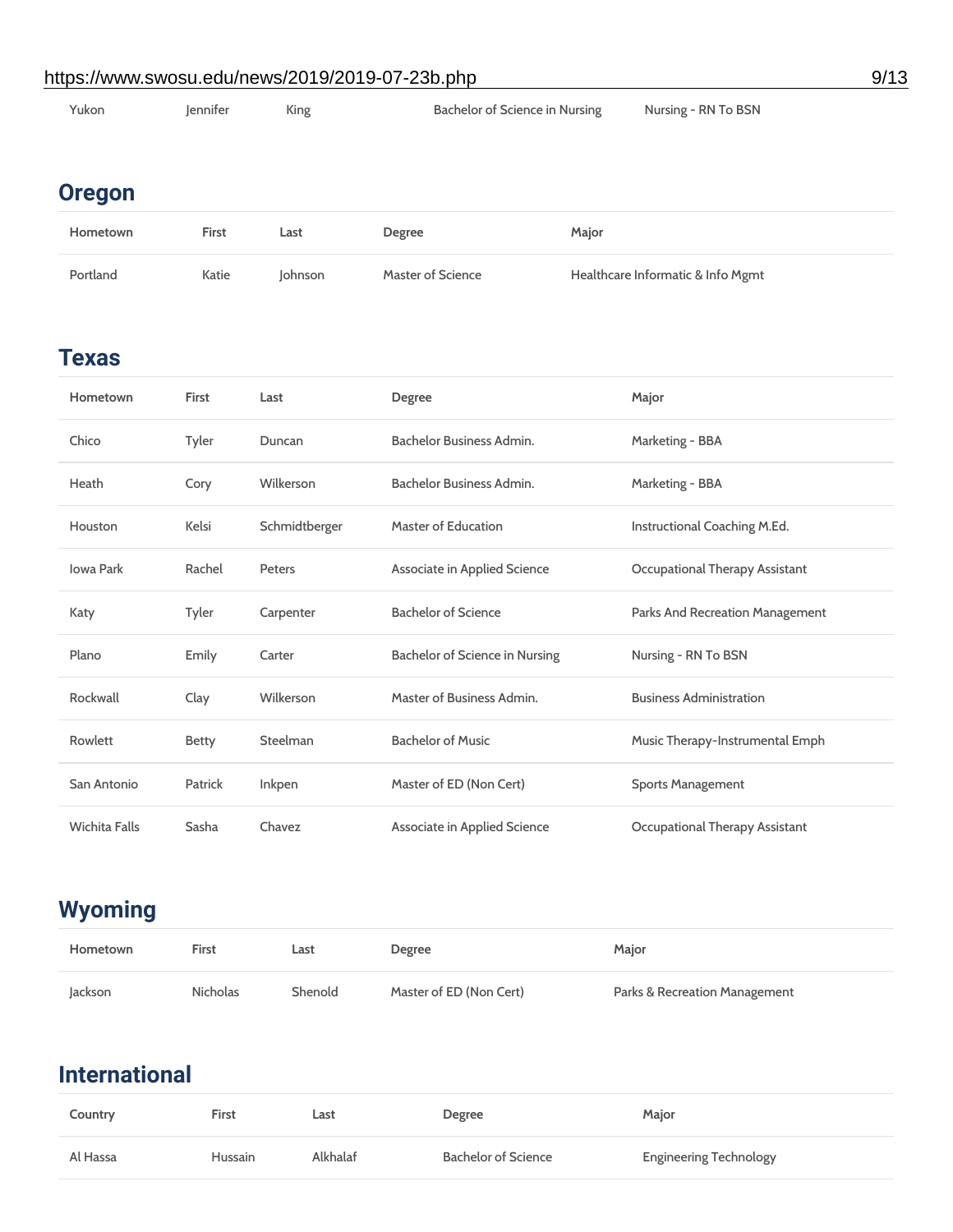### https://www.swosu.edu/news/2019/2019-07-23b.php 10/13

| Alhassa           | <b>Hussain</b> | Alkhalaf        | <b>Bachelor of Science</b>   | <b>Health Care Administration</b> |  |
|-------------------|----------------|-----------------|------------------------------|-----------------------------------|--|
| Alssa             | Ali            | Alabdulmuhsin   | <b>Bachelor of Science</b>   | <b>Engineering Physics</b>        |  |
| Brampton, Ontario | Erica          | <b>Brunet</b>   | Bachelor of Science in Educ. | <b>Special Ed</b>                 |  |
| Dammam            | Mohammed       | Almomen         | <b>Bachelor of Science</b>   | <b>Engineering Technology</b>     |  |
| Foreign City      | Mohammad       | Alshumrani      | Bachelor Business Admin.     | Finance - BBA                     |  |
| Hanoi             | Khanh          | Nguyen          | <b>Bachelor of Fine Arts</b> | <b>Graphic Design</b>             |  |
| Jeddah            | Muteb          | Almetiri        | <b>Bachelor of Science</b>   | <b>Computer Science</b>           |  |
| Myagdi            | Indap          | Pun Magar       | <b>Bachelor of Science</b>   | <b>Computer Science</b>           |  |
| Najran            | Ali            | Alyami          | <b>Bachelor of Science</b>   | <b>Health Care Administration</b> |  |
| New Taipei City   | Chuan-chih     | Hsieh           | <b>Bachelor of Music</b>     | Music Therapy-Vocal/Keyboard Emph |  |
| Oatif             | Faris          | Shehab          | <b>Bachelor of Science</b>   | <b>Engineering Technology</b>     |  |
| Riyadh            | Abdulaziz      | Aldawish        | Bachelor Business Admin.     | Finance - BBA                     |  |
| Sabo Yaba         | Andikan        | Usanga          | <b>Bachelor of Arts</b>      | <b>Communication Arts</b>         |  |
| Saudi Arabia      | Hisham         | Alfadol         | Bachelor Business Admin.     | Finance - BBA                     |  |
|                   | Cathy          | <b>Brown</b>    | <b>Bachelor of Science</b>   | <b>Exercise Science</b>           |  |
| Culiacam          | Rogelio        | Sanchez Zazueta | <b>Bachelor of Science</b>   | <b>Engineering Technology</b>     |  |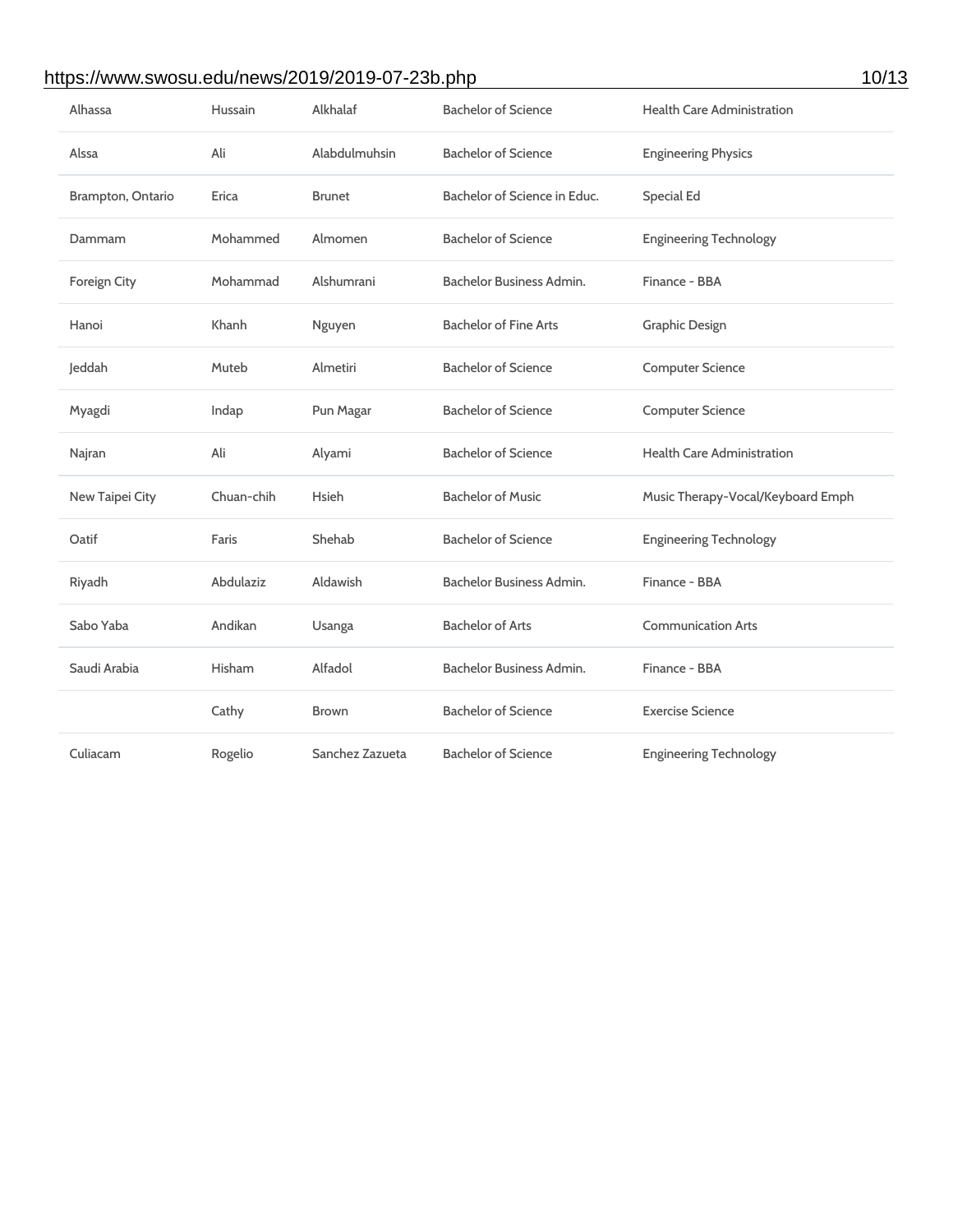| Academics                | D |
|--------------------------|---|
| Administration           | D |
| Alumni and Foundation    | D |
| Community                | D |
| Events                   | D |
| <b>Faculty and Staff</b> | D |
| Miscellaneous            | D |
| Sayre                    | D |
| <b>Students</b>          | D |
|                          |   |

## **Archive Links**  $2018$  $2019$ [2020](https://www.swosu.edu/news/2020/index.php)  $\bullet$ [Archive](https://dc.swosu.edu/bark/) **Archive Archive Archive Archive Archive** Archive Archive Archive Archive Archive Archive Archive Archive



#### Weatherford Campus

100 Campus Drive Weatherford, OK 73096

#### Sayre Campus

409 E Mississippi Ave Sayre, OK 73662

Connect to Us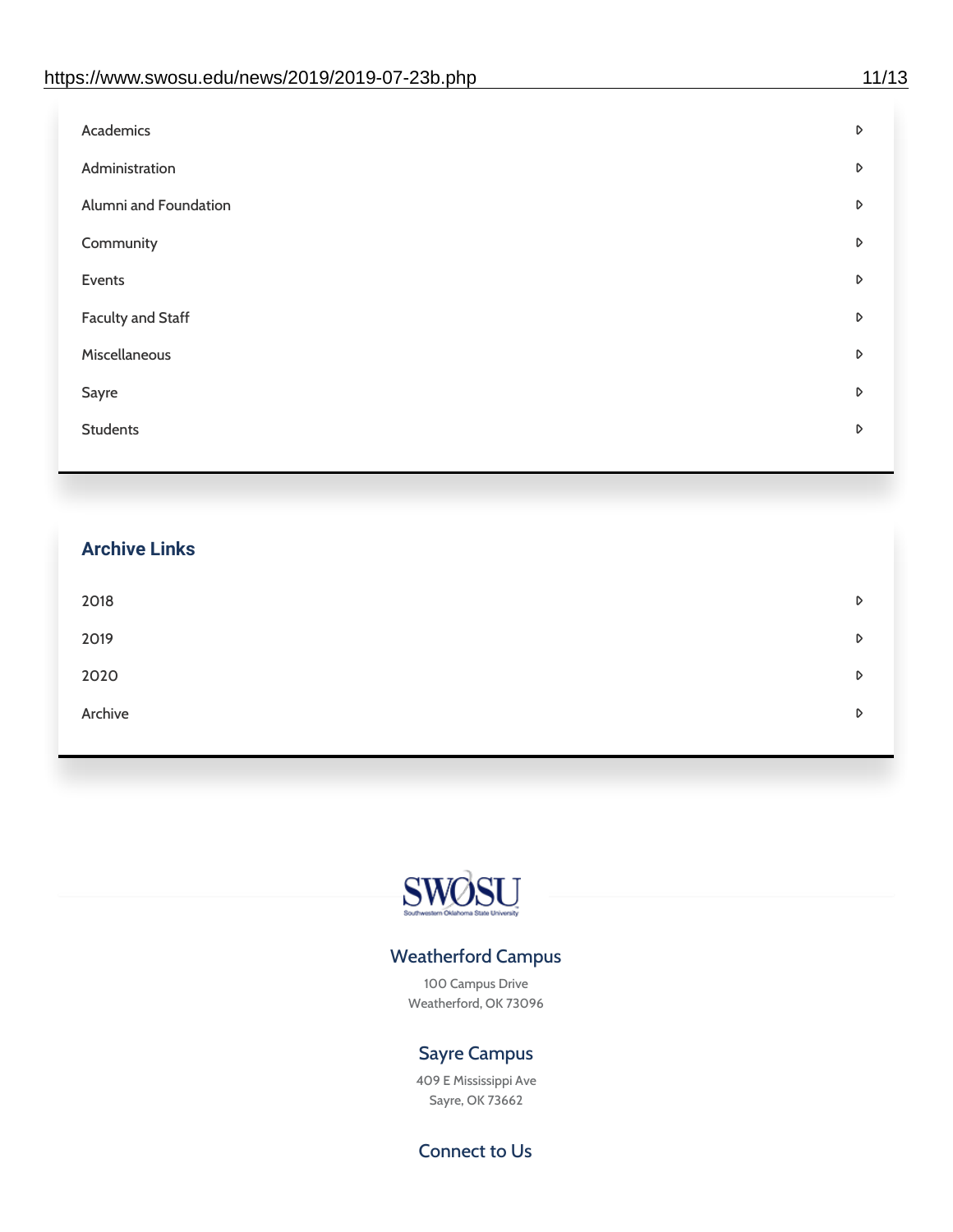十岁回调

Contact [Information](https://www.swosu.edu/about/contact.php) [University/Facility](https://www.swosu.edu/about/operating-hours.php) Hours [Campus](https://map.concept3d.com/?id=768#!ct/10964,10214,10213,10212,10205,10204,10203,10202,10136,10129,10128,0,31226,10130,10201,10641,0) Map

Give to [SWOSU](https://standingfirmly.com/donate)

Shop [SWOSU](https://shopswosu.merchorders.com/)



**[Directory](https://www.swosu.edu/directory/index.php)** 

[Calendar](https://eventpublisher.dudesolutions.com/swosu/)

[Apply](https://www.swosu.edu/admissions/apply-to-swosu.php)

[GoSWOSU](https://qlsso.quicklaunchsso.com/home/1267)

[Jobs@SWOSU](https://swosu.csod.com/ux/ats/careersite/1/home?c=swosu)



Current [Students](https://bulldog.swosu.edu/index.php)

[Faculty](https://bulldog.swosu.edu/faculty-staff/index.php) and Staff

**Enrollment Management** [580.774.3782](tel:5807743782)

> **PR/Marketing** [580.774.3063](tel:5807743063)

**Campus Police** [580.774.3111](tel:5807743111)